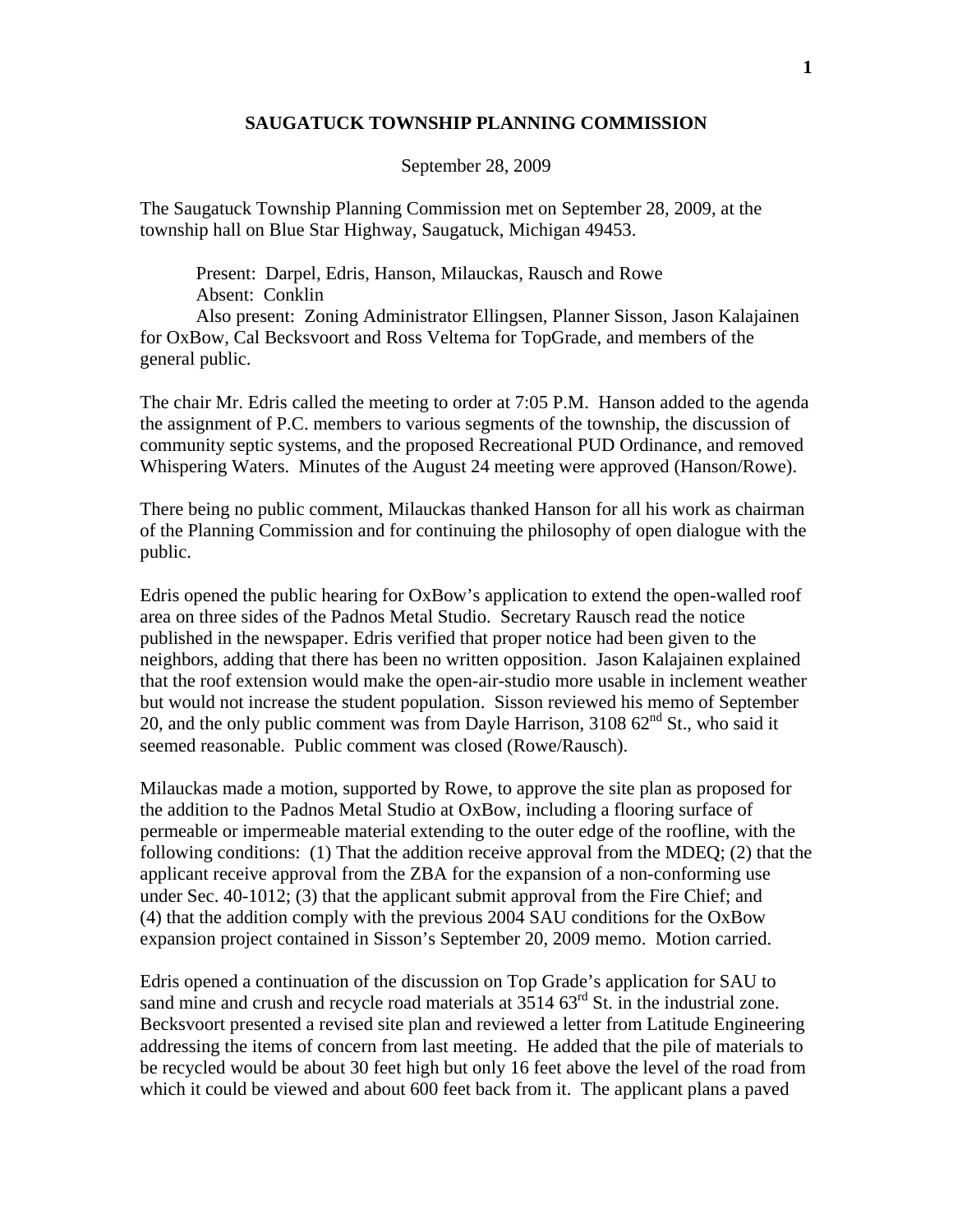roadway of about 300 feet to enter the property. Becksvoort estimated the operation might last 15 years, with the recycling operations lasting one year after the mining operation is finished. The pond, being reduced to 4.9 acres, will not require DEQ permit; fuel will be hauled in, not stored on site; signs will be posted around the mining area and around the pond at 50-foot intervals; fencing is not proposed; and a performance bond of \$22,500 is recommended.

Milauckas asked if an acceleration/deceleration lane is required. Becksvoort said when the applicant gets a permit for the driveway, he can find out if the Road Commission recommends it.

Sisson reviewed his memo of September 25, beginning by stating that the slopes of the pond do not exceed 3:1. He pointed out that the pond would be about 40 feet deep and the water level should be monitored to determine what its depth at restoration should be, but he suggested the final grade to be at least 6 feet above an established maximum average water elevation. Sisson estimated that in the restored area between the pond and the drain, considering the wetlands, there should be room for as many as seven industrial sites. He recommended the stockpiles be only 20 feet tall, that the crushing operation take place in the spring with application for additional fall crushing to the Planning Commission; and because the restoration will occur after the mining operation is finished, the crushing operation would have to end before the restoration takes place. Sisson recommended granting SAU for the mining operation for only 5 years with extensions possible and annual revisions and updates required, and SAU for the crushing operation for 1 year with extensions. He suggested 6600 cubic yards of topsoil necessary to restore the upland areas of the site to a 5-inch depth, and more bonding should be required if less than that remains. Sisson said he thought a bond of \$2500 should be deposited for the crushing operation, and evidence of insurance should be provided.

Hanson asked if Sisson meant for the applicant to return to the Planning Commission every year for an update on the site, and Edris asked if the Planning Commission has the authority to do this, and to both questions, Sisson answered Yes. Edris asked Z. A. Ellingsen if the P. C. should view this as two separate SAU's, and Ellingsen responded that it is one application with two resolutions. Milauckas suggested spot checks during the year, and Ellingsen suggested requiring the applicant keep a log of material coming out of the site along with a 6-months' inspection.

Hanson asked Ellingsen if the current owner is living up to the requirements of the "stop work" order, and Ellingsen said he only had issues with the sign which is still there. Hanson asked who is paying the performance bond, and Veltema said Top Grade is, not Geurink, owner of the property. Hanson said he wished the two were joined as far as the bond goes, so if something is not restored one can't blame the other, with the result that nothing is resolved. He asked about the sign on I-196, and Geurink said the sign was there when he bought the property, but he does not use it. Hanson said he hoped the trees would be preserved along I-196 in the SAU, and he wondered who decides what kind of materials could be dumped in the recycling pile. Veltema said he sells mostly to MDOT, which is very strict as to what is in the recycled material. Hanson wondered why fencing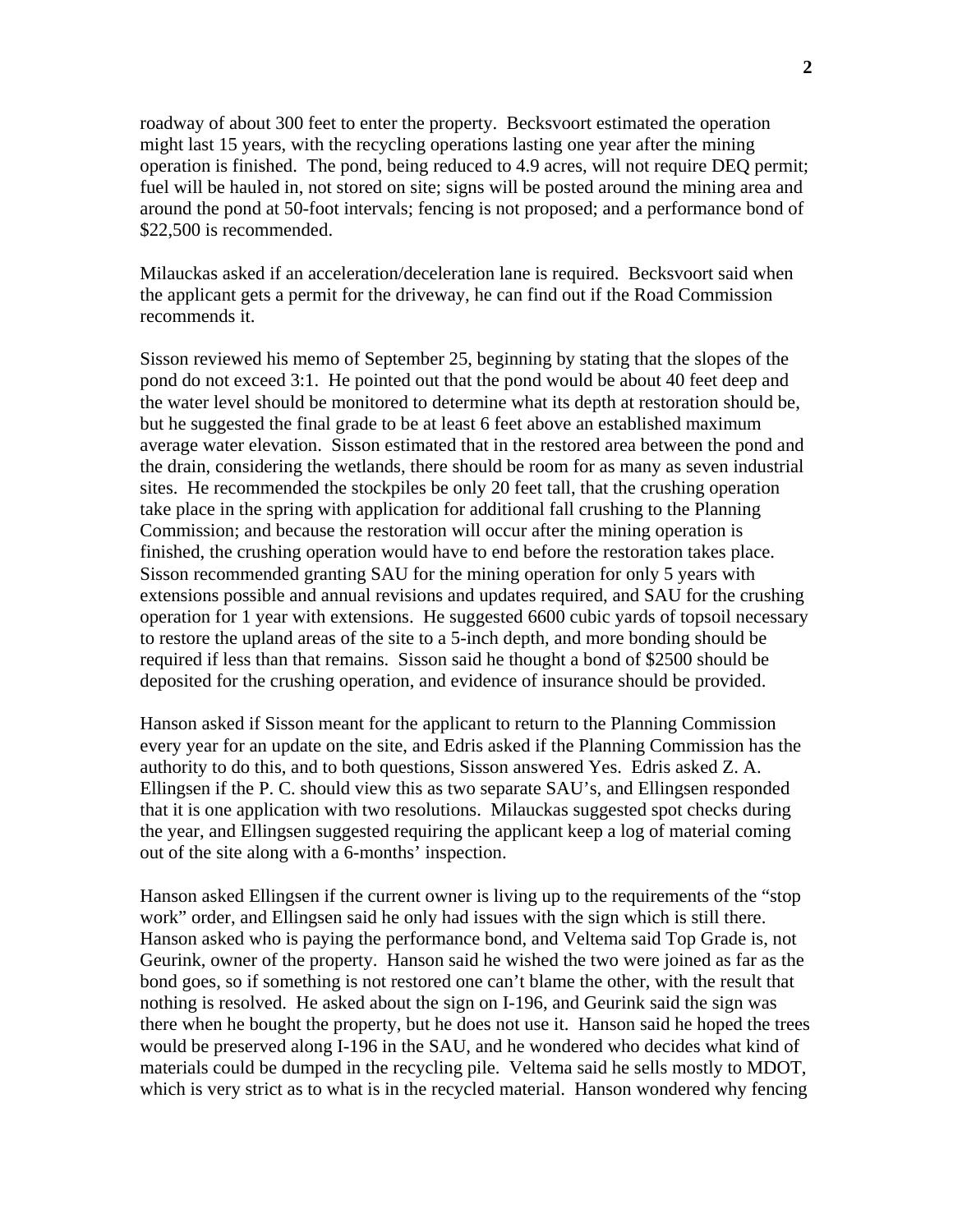is not required by the Township for mining areas; for instance, a movable one as was recently required of a sand mining operation. Hanson asked about monitoring water quality on the property, and Sisson suggested requiring the applicant to keep logs on testing water quality.

Edris announced that the issue of contaminants on the property came up after the last meeting, and the applicant says they have been removed. Edris reported consulting Atty Bultje, who said the liability rests on those doing the mining.

Edris opened the meeting to public comment, and Dayle Harrison,  $310862<sup>nd</sup>$  St., said he didn't see how this operation could be considered "industrial," thought 15 years was a long time for mining to go on, wondered how long materials could be kept on the property, complained about advertising along I-196, was concerned about the depth of the pond and about natural habitat along  $63<sup>rd</sup>$  St. being destroyed. To which Becksvoort said there would be a letter from the DEQ saying the operation would not affect the wetlands.

A 50-foot buffer zone along the ROW of 63rd St. was required in the 2000 SAU for Ray Gould's sand mining on the same property, according to the minutes from that hearing. The \$10,000 performance bond required of Gould was brought up, and no one knew what became of it, since it apparently was not returned to Gould when he requested it in 2007. The current owner, Geurink, bought the property from the Valleau Trust; Gould leased the property. Geurink's business does not need SAU, and the 1000-foot addition to the building did not have to come before the Planning Commission, according to Ellingsen. Hanson asked if anyone knew about the burial of any materials on this property, that they report it to the township.

Rowe made a motion, supported by Rausch, to table the SAU application. Motion carried. Sisson distributed proposed resolutions for the two operations.

After a brief recess, the meeting reconvened at 9:13 P.M. to discuss wind energy, and Hanson said he preferred starting with the Ottawa County Ordinance, admitting that the P. C. members are not technical experts and asking the P. C. to study it, prior to asking Sisson to draft an ordinance which can then be reviewed by Atty Bultje, before having a hearing.

Hanson provided a list of proposed assignments representing segments of the township given the Planning Commission members, pursuant to Ordinance Sec. 26-8: Agriculture – Hanson; Natural Resources – Edris; Recreation and Tourism – Milauckas; Education – Rausch; Transportation and Government – Rowe; Industry and Public Health – Conklin; and Commerce – Darpel.

There was some discussion of Steven Neumer's proposed Recreational PUD Ordinance for McClendon's property in what is now the R-4 Residential Zone. Hanson said the Cooperation Agreement with McClendon has expired, and the township must now consider change. Edris pointed out that this proposed ordinance will not be before the Planning Commission unless the Township Board refers it.